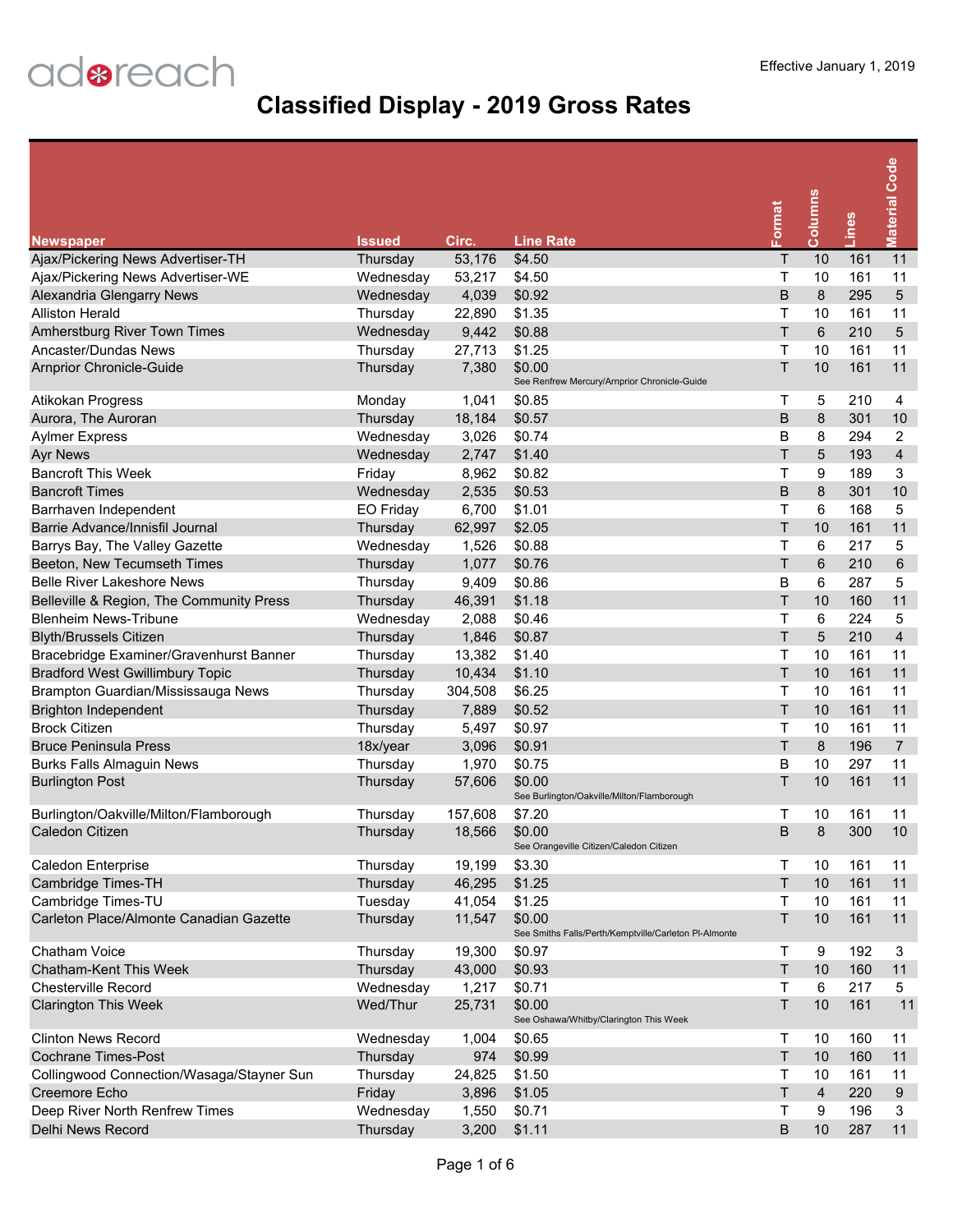| <b>Newspaper</b>                                        | Issued    | Circ.  | <b>Line Rate</b>                                                | Format | Columns         | Lines            | <b>Material Code</b> |
|---------------------------------------------------------|-----------|--------|-----------------------------------------------------------------|--------|-----------------|------------------|----------------------|
| Dorchester Signpost                                     | Wednesday | 1,428  | \$1.19                                                          | т      | 5               | $\overline{221}$ | $\overline{4}$       |
| <b>Drayton Community News</b>                           | Thursday  | 5,051  | \$0.74                                                          | T      | $\,6$           | 220              | $\overline{5}$       |
| Dryden Observer/Red Lake Northern Sun News              | Wednesday | 2,538  | \$1.19                                                          | Т      | 6               | 160              | 5                    |
| Dundalk Herald                                          | Wednesday | 1,443  | \$0.71                                                          | B      | 6               | 301              | $\overline{2}$       |
| Dundas Star News                                        | Thursday  | 14,638 | \$0.00                                                          | т      | 10              | 161              | 11                   |
|                                                         |           |        | See Ancaster/Dundas News                                        |        |                 |                  |                      |
| East Gwillimbury Express                                | Thursday  | 7,259  | \$0.00<br>See Newmarket Era/Aurora Banner/E.Gwillimbury Express | Τ      | 10              | 161              | 11                   |
| East York-Beach Neighbourhood Voice                     | Thursday  | 45,704 | \$0.95                                                          | Т      | 10              | 161              | 11                   |
| Eganville Leader                                        | Wednesday | 5,652  | \$0.71                                                          | B      | 8               | 294              | 8                    |
| <b>Elliot Lake The Standard</b>                         | Thursday  | 2,135  | \$0.94                                                          | т      | 10              | 160              | 11                   |
| <b>Elmira Woolwich Observer</b>                         | Thursday  | 14,866 | \$1.27                                                          | Τ      | 8               | 193              | $\overline{7}$       |
| <b>Elmvale Springwater News</b>                         | EO Thur   | 17,597 | \$0.82                                                          | т      | 9               | 224              | 3                    |
| Erin Advocate                                           | Thursday  | 2,849  | \$0.56                                                          | Τ      | 10              | 161              | 11                   |
| Espanola Mid-North Monitor                              | Thursday  | 793    | \$0.78                                                          | Т      | 10              | 160              | 11                   |
| <b>Essex Free Press</b>                                 | Thursday  | 9,950  | \$0.78                                                          | T      | 6               | 203              | 5                    |
| <b>Ftobicoke Guardian</b>                               | Thursday  | 67,721 | \$2.95                                                          | т      | 10              | 161              | 11                   |
| Exeter Lakeshore Times-Advance                          | Wednesday | 2,871  | \$0.95                                                          | T      | 10              | 161              | 11                   |
| Fergus Wellington Advertiser                            | Thursday  | 40,151 | \$1.71                                                          | Т      | 6               | 220              | 5                    |
| <b>Flesherton Advance</b>                               | Wednesday | 1,221  | \$0.71                                                          | B      | 6               | 301              | $\overline{2}$       |
| Forest/Watford Standard Guide-Advocate                  | Thursday  | 1,466  | \$1.18                                                          | Т      | 6               | 210              | 5                    |
| <b>Fort Frances Times</b>                               | Wednesday | 3,059  | \$1.55                                                          | B      | 6               | 301              | $\mathbf{1}$         |
| <b>Frontenac News</b>                                   | Thursday  | 12,241 | \$1.31                                                          | Τ      | $\overline{4}$  | 205              | 9                    |
| Gananoque Reporter                                      | Thursday  | 6,452  | \$0.96                                                          | T      | 10              | 160              | 11                   |
| Georgetown/Acton Ind. Free Press                        | Thursday  | 23,583 | \$2.31                                                          | Т      | 10              | 161              | 11                   |
| Georgina Advocate                                       | Thursday  | 16,877 | \$1.45                                                          | T      | 10              | 161              | 11                   |
| <b>Geraldton Times Star</b>                             | Wednesday | 489    | \$0.85                                                          | T      | 5               | 220              | 4                    |
| <b>Glanbrook Gazette</b>                                | Thursday  | 9,194  | \$0.00                                                          | Τ      | 10              | 161              | 11                   |
|                                                         |           |        | See Haldimand County, The Sachem/Glanbrook Gazette              |        |                 |                  |                      |
| Goderich Signal-Star                                    | Wednesday | 2,744  | \$0.69                                                          | Т      | 10              | 160              | 11                   |
| <b>Gravenhurst Banner</b>                               | Thursday  | 5,412  | \$0.00<br>See Bracebridge Examiner/Gravenhurst Banner           | Τ      | 10              | 161              | 11                   |
| Grey Bruce This Week                                    | Thursday  | 29,783 | \$1.33                                                          | т      | 10              | 160              | 11                   |
| Grimsby/Lincoln/West Lincoln NewsNow                    | Thursday  | 25,116 | \$1.47                                                          | т      | 6               | 160              | 5                    |
| Guelph Mercury Tribune-TH                               | Thursday  | 43,257 | \$1.60                                                          | Т      | 10              | 161              | 11                   |
| Guelph Mercury Tribune-TU                               | Tuesday   | 38,508 | \$1.60                                                          | Τ      | 10              | 161              | 11                   |
| Haldimand County, Haldimand Press                       | Thursday  | 3,326  | \$0.84                                                          | В      | 6               | 294              | 2                    |
| Haldimand County, The Sachem/Glanbrook Gazette Thursday |           | 31,137 | \$1.10                                                          | T      | 10              | 161              | 11                   |
| Haliburton County Echo                                  | Tuesday   | 1,953  | \$0.54                                                          | Τ      | 9               | 189              | 3                    |
| <b>Haliburton County Life</b>                           | Thursday  | 6,372  | \$0.41                                                          | T      | 9               | 189              | 3                    |
| Haliburton Highlander                                   | Thursday  | 8,798  | \$1.07                                                          | Т      | 6               | 189              | 5                    |
| <b>Hamilton Mountain News</b>                           | Thursday  | 49,497 | \$1.00                                                          | T      | 10              | 161              | 11                   |
| Hanover, The Post                                       | Thursday  | 15,588 | \$1.56                                                          | Τ      | 10              | 160              | 11                   |
| <b>Harrow News</b>                                      | Tuesday   | 1,221  | \$0.51                                                          | T      | $\,6\,$         | 208              | $\sqrt{5}$           |
| Hawkesbury le Carillon                                  | Thursday  | 14,900 | \$1.18                                                          | т      | 8               | 200              |                      |
| Hornepayne Wicksteed Weekly                             | Wednesday | 200    | \$0.72                                                          | T      | $5\phantom{.0}$ | 185              | $\overline{4}$       |
| <b>Huntsville Forester</b>                              | Thursday  | 9,443  | \$1.25                                                          | Τ      | 10              | 161              | 11                   |
| Innisfil Journal                                        | Thursday  | 11,849 | \$0.00<br>See Barrie Advance/Innisfil Journal                   | T      | 10              | 161              | 11                   |
| Iroquois Falls Enterprise                               | Thursday  | 1,598  | \$0.54                                                          | В      | 10              | 292              | 3                    |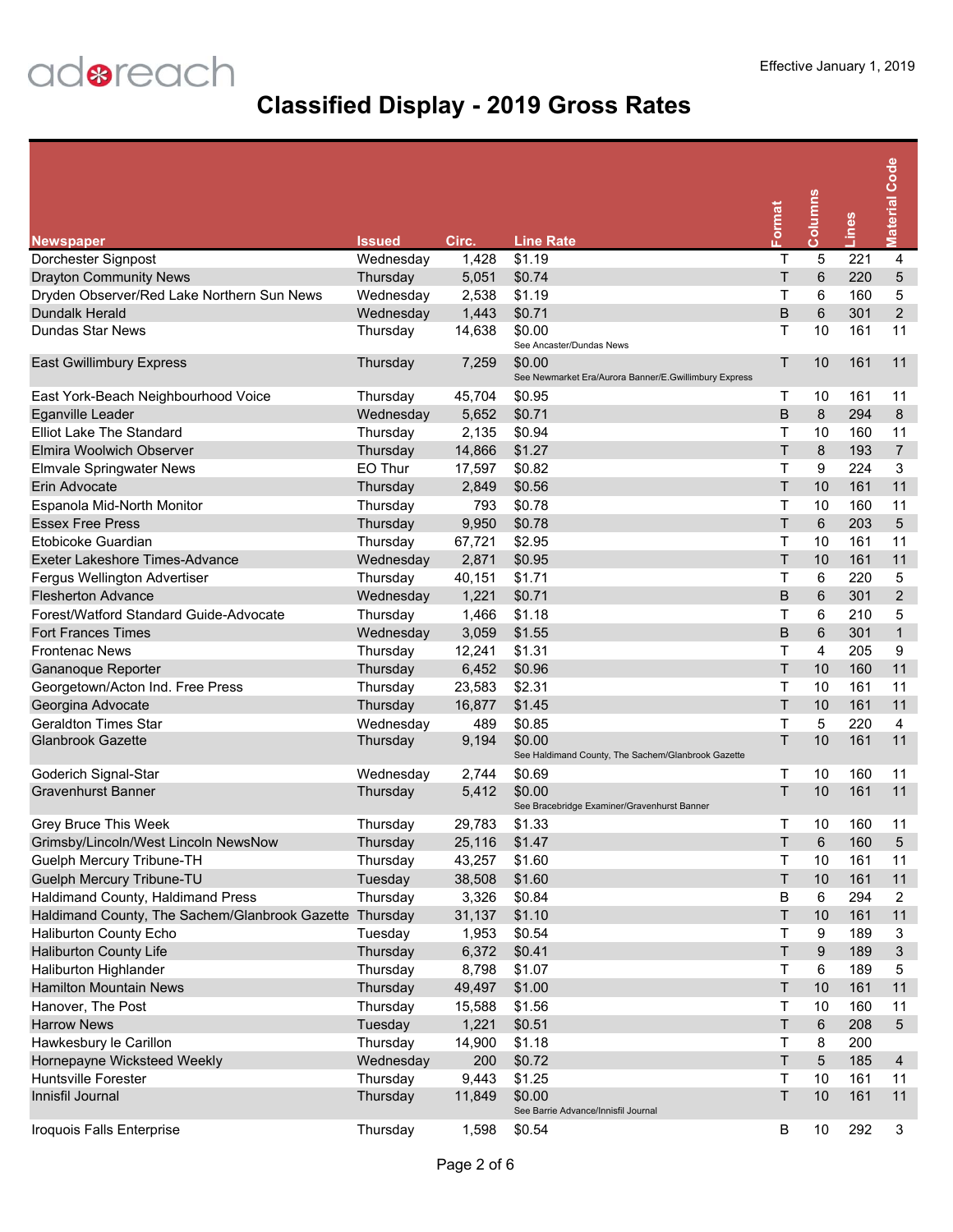|                                                 | <b>Issued</b> | Circ.   | <b>Line Rate</b>                                                | Format | Columns         | Lines | <b>Material Code</b>    |
|-------------------------------------------------|---------------|---------|-----------------------------------------------------------------|--------|-----------------|-------|-------------------------|
| <b>Newspaper</b><br>Kawartha Lakes This Week    | Thursday      | 29,432  | \$1.27                                                          | T      | 10              | 161   | 11                      |
| Kemptville Advance                              | Thursday      | 10,710  | \$0.00<br>See Smiths Falls/Perth/Kemptville/Carleton PI-Almonte | т      | 10              | 161   | 11                      |
| Kemptville, North Grenville Times               | Wednesday     | 8,837   | \$0.88                                                          | Τ      | 6               | 217   | 5                       |
| Kenora, Lake of the Woods Enterprise            | Thursday      | 7,893   | \$1.55                                                          | Τ      | 10              | 160   | 11                      |
| Kincardine Independent                          | Wednesday     | 1,622   | \$0.86                                                          | T      | 6               | 217   | 5                       |
| <b>Kincardine News</b>                          | Thursday      | 5,823   | \$0.60                                                          | Τ      | 10              | 160   | 11                      |
| King Connection/Vaughan Citizen                 | Thursday      | 63,605  | \$3.35                                                          | T      | 10              | 161   | 11                      |
| King Weekly Sentinel                            | Thursday      | 9,763   | \$0.53                                                          | B      | 8               | 301   | 10                      |
| Kingston/Frontenac This Week                    | Thursday      | 48,741  | \$4.61                                                          | T      | 10              | 160   | 11                      |
| Kingsville Reporter                             | Tuesday       | 978     | \$0.84                                                          | т      | 6               | 287   | 5                       |
| <b>Kitchener Post</b>                           | Thursday      | 59,793  | \$1.00                                                          | T      | 10              | 161   | 11                      |
| Lakefield Herald                                | Friday        | 933     | \$0.72                                                          | T      | 6               | 220   | 5                       |
| Lanark Era                                      | Tuesday       | 880     | \$0.71                                                          | T      | $6\phantom{1}6$ | 217   | 5                       |
| <b>Lasalle Post</b>                             | Friday        | 11,219  | \$0.86                                                          | В      | 6               | 287   | 5                       |
| Leamington/Wheatley/Kingsville Southpoint Sun   | Wednesday     | 16,300  | \$1.41                                                          | T      | 6               | 204   | 5                       |
| Listowel Banner                                 | Wednesday     | 1,530   | \$0.90                                                          | T      | 10              | 161   | 11                      |
| <b>Listowel Independent Plus</b>                | Thursday      | 23,669  | \$0.45                                                          | T      | 10              | 161   | 11                      |
| London, The Londoner                            | Thursday      | 140,111 | \$1.76                                                          | Τ      | 10              | 160   | 11                      |
| <b>Lucknow Sentinel</b>                         | Wednesday     | 922     | \$0.52                                                          | T      | 10              | 160   | 11                      |
| Manitoulin Expositor                            | Wednesday     | 4,724   | \$1.01                                                          | Τ      | 6               | 225   | 5                       |
| <b>Manitoulin West Recorder</b>                 | Friday        | 1,167   | \$1.01                                                          | T      | $6\phantom{1}6$ | 200   | 5                       |
| <b>Manotick Messenger</b>                       | EO Friday     | 9,503   | \$1.13                                                          | Τ      | 6               | 168   | 5                       |
| <b>Marathon Mercury</b>                         | Tuesday       | 589     | \$1.11                                                          | T      | 5               | 222   | $\overline{4}$          |
| Markham Economist & Sun                         | Thursday      | 70,998  | \$3.35                                                          | т      | 10              | 161   | 11                      |
| Meaford Independent NEW                         | Thursday      | 1,300   | \$1.12                                                          | T      | 6               | 168   | 5                       |
| Middlesex Banner                                | 2nd/4th Wed   | 1,497   | \$1.55                                                          | T      | 4               | 175   | 9                       |
| Midland Penetanguishene Mirror                  | Thursday      | 21,612  | \$1.35                                                          | T      | 10              | 161   | 11                      |
| Mildmay Town & Country Crier                    | Thursday      | 1,312   | \$0.56                                                          | Τ      | 4               | 215   | 9                       |
| <b>Millbrook Times</b>                          | Monthly       | 4,100   | \$0.97                                                          | T      | 5               | 215   | $\overline{\mathbf{4}}$ |
| Milton Canadian Champion                        | Thursday      | 32,654  | \$2.00                                                          | Т      | 10              | 161   | 11                      |
| <b>Minden Times</b>                             | Thursday      | 1,258   | \$0.52                                                          | Τ      | 9               | 189   | 3                       |
| Mississauga News                                | Thursday      | 167,250 | \$0.00<br>See Brampton Guardian/Mississauga News                | Τ      | 10              | 161   | 11                      |
| Mitchell Advocate                               | Wednesday     | 1,473   | \$0.67                                                          | Τ      | 10              | 160   | 11                      |
| Morrisburg Leader                               | Wednesday     | 1,750   | \$0.71                                                          | В      | 6               | 300   | $\mathbf{1}$            |
| Muskoka, Muskokaregion.com                      | Thursday      | 25,494  | \$2.05                                                          | Τ      | 10              | 161   | 11                      |
| Napanee Beaver                                  | Thursday      | 15,786  | \$0.89                                                          | Т      | 6               | 160   | 5                       |
| Napanee Guide                                   | Thursday      | 15,022  | \$0.69                                                          | T      | 10              | 160   | 11                      |
| New Hamburg Independent                         | Wednesday     | 1,525   | \$1.00                                                          | т      | 10              | 161   | 11                      |
| New Liskeard Temiskaming Speaker-FR             | Friday        | 10,435  | \$1.71                                                          | Τ      | $\sqrt{5}$      | 220   | $\overline{4}$          |
| New Liskeard Temiskaming Speaker-WE             | Wednesday     | 2,914   | \$1.71                                                          | т      | 5               | 220   | 4                       |
| Newmarket Era/Aurora Banner/E.Gwillimbury Expr. | Thursday      | 49,595  | \$3.35                                                          | Τ      | 10              | 161   | 11                      |
| Niagara This Week                               | Thursday      | 156,928 | \$3.20                                                          | Т      | 10              | 147   | 11                      |
| Nipigon-Red Rock Gazette                        | Tuesday       | 497     | \$1.13                                                          | T      | $5\phantom{.0}$ | 224   | $\overline{4}$          |
| North York Mirror/City Centre-York Neigh. Voice | Thursday      | 135,622 | \$2.95                                                          | Т      | 10              | 161   | 11                      |
| Northumberland News                             | Thursday      | 22,338  | \$1.03                                                          | T      | 10              | 161   | 11                      |
| Nunavut News/North                              | Monday        | 4,596   | \$4.33                                                          | T      | 6               | 215   | 5                       |
| Oakville Beaver                                 | Thursday      | 53,161  | \$0.00<br>See Burlington/Oakville/Milton/Flamborough            | T      | 10              | 161   | 11                      |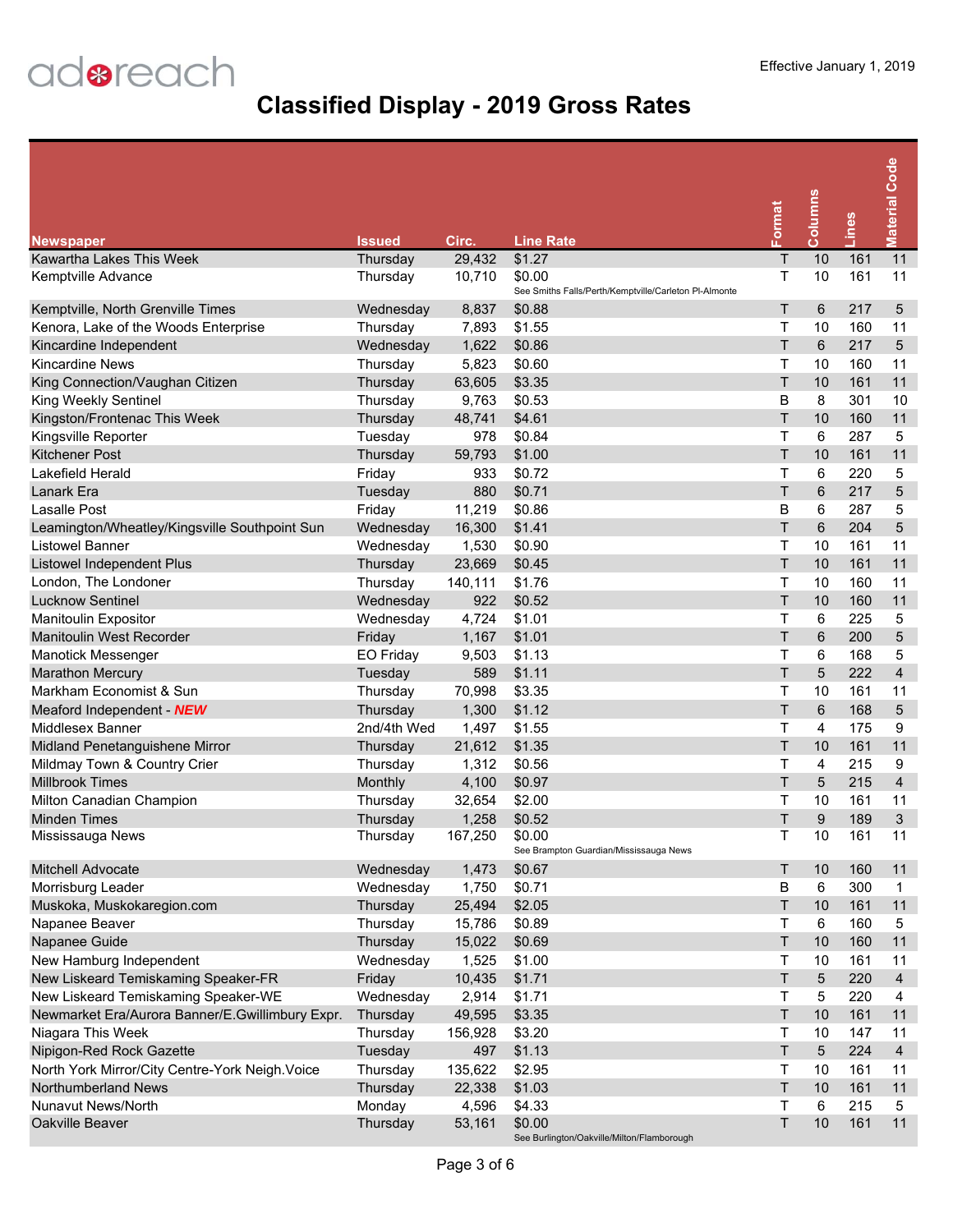| <b>Newspaper</b>                                 | <b>Issued</b> | Circ.   | <b>Line Rate</b>                                                | Format  | Columns        | Lines | <b>Material Code</b> |
|--------------------------------------------------|---------------|---------|-----------------------------------------------------------------|---------|----------------|-------|----------------------|
| Ohsweken Turtle Island News                      | Wednesday     | 15,000  | \$1.88                                                          | т       | 6              | 164   | $\overline{5}$       |
| Orangeville Banner                               | Thursday      | 21,802  | \$2.50                                                          | T       | 10             | 161   | 11                   |
| Orangeville Citizen/Caledon Citizen              | Thursday      | 36,533  | \$1.47                                                          | B       | 8              | 300   | 10                   |
| Orillia Today                                    | Thursday      | 24,512  | \$1.35                                                          | T.      | 10             | 161   | 11                   |
| <b>Orleans Star</b>                              | EO Thur       | 42,728  | \$1.28                                                          | Τ       | 8              | 175   | 12                   |
| <b>Orono Weekly Times</b>                        | Wednesday     | 909     | \$0.74                                                          | Τ       | 6              | 214   | 5                    |
| Oshawa Express                                   | Wednesday     | 35,000  | \$1.96                                                          | Τ       | 8              | 180   | $\overline{7}$       |
| Oshawa/Whitby/Clarington This Week               | Thursday      | 99,846  | \$5.63                                                          | T       | 10             | 161   | 11                   |
| Ottawa Community Voice - Kanata/Stittsville      | EO Thur       | 46,230  | \$2.71                                                          | Τ       | 6              | 147   | 5                    |
| Ottawa Community Voice - South                   | EO Thur       | 43,046  | \$2.71                                                          | T       | 6              | 147   | 5                    |
| <b>Ottawa Hill Times</b>                         | Mon/Wed       | 14,732  | \$5.27                                                          | T       | 8              | 190   | $\overline{7}$       |
| Paris Star                                       | Thursday      | 4,910   | \$0.76                                                          | B       | 10             | 287   | 11                   |
| Parkhill/Glencoe Gazette Transcript & Free Press | Thursday      | 992     | \$1.18                                                          | Τ       | 6              | 210   | 5                    |
| Parry Sound Beacon Star                          | Friday        | 7,272   | \$2.05                                                          | T.      | 10             | 161   | 11                   |
| Parry Sound North Star                           | Wednesday     | 1,900   | \$1.05                                                          | B       | 10             | 297   | 11                   |
| Pelham Voice of Pelham                           | Wednesday     | 6,627   | \$1.07                                                          | T.      | $\overline{7}$ | 217   | $6\phantom{1}6$      |
| <b>Perth Courier</b>                             | Thursday      | 11,828  | \$0.00                                                          | т       | 10             | 161   | 11                   |
|                                                  |               |         | See Smiths Falls/Perth/Kemptville/Carleton PI-Almonte           |         |                |       |                      |
| Peterborough This Week-FR                        | Friday        | 41,715  | \$1.94                                                          | T       | 10             | 161   | 11                   |
| Peterborough This Week-WE                        | Wednesday     | 42,182  | \$1.94                                                          | Τ       | 10             | 161   | 11                   |
| Petrolia Lambton Independent                     | Thursday      | 1,900   | \$0.60                                                          | T       | $9\,$          | 192   | 3                    |
| Picton County Weekly News                        | Thursday      | 11,149  | \$0.67                                                          | Τ       | 10             | 160   | 11                   |
| <b>Picton Gazette</b>                            | Thursday      | 11,377  | \$0.89                                                          | T.      | 6              | 160   | 5                    |
| Port Dover Maple Leaf                            | Wednesday     | 2,808   | \$0.59                                                          | T       | 10             | 224   | 11                   |
| Port Elgin Shoreline Beacon                      | Tuesday       | 1,837   | \$0.59                                                          | T.      | 10             | 160   | 11                   |
| Port Perry Star                                  | Thursday      | 11,432  | \$1.03                                                          | T       | 10             | 161   | 11                   |
| Port Perry/Uxbridge, The Standard                | Thursday      | 11,868  | \$1.46                                                          | T       | 8              | 177   | $\overline{7}$       |
| Prescott Journal                                 | Wednesday     | 1,099   | \$0.85                                                          | т       | 6              | 220   | 5                    |
| Renfrew Mercury/Arnprior Chronicle-Guide         | Thursday      | 19,322  | \$1.39                                                          | T       | 10             | 161   | 11                   |
| Richmond Hill /Thornhill Liberal                 | Thursday      | 84,542  | \$3.35                                                          | Τ       | 10             | 161   | 11                   |
| Ridgetown Independent News                       | Wednesday     | 1,583   | \$0.48                                                          | Τ       | 6              | 224   | 5                    |
| Sarnia Journal                                   | Thursday      | 30,000  | \$0.84                                                          | Т       | 8              | 192   | $\overline{7}$       |
| Sarnia/Lambton County This Week                  | Thursday      | 39,476  | \$1.01                                                          | T       | 10             | 160   | 11                   |
| Sault Ste. Marie This Week                       | Thursday      | 31,122  | \$1.84                                                          | В       | 10             | 287   | 11                   |
| Scarborough Mirror                               | Thursday      | 120,372 | \$2.95                                                          | Τ       | 10             | 161   | 11                   |
| Seaforth Huron Expositor                         | Wednesday     | 1,082   | \$0.65                                                          | Т       | 10             | 160   | 11                   |
| <b>Shelburne Free Press</b>                      | Thursday      | 3,454   | \$0.53                                                          | B       | 8              | 300   | 10                   |
| Simcoe Times-Reformer                            | Wednesday     | 18,726  | \$1.31                                                          | В       | 10             | 287   | 11                   |
| Sioux Lookout Bulletin                           | Wednesday     | 4,397   | \$1.07                                                          | T.      | 6              | 215   | 5                    |
| Sioux Lookout Wawatay News                       | Monthly       | 5,450   | \$0.99                                                          | Τ       | 6              | 218   | 5                    |
| <b>Smiths Falls Record News</b>                  | Thursday      | 11,484  | \$0.00<br>See Smiths Falls/Perth/Kemptville/Carleton PI-Almonte | Τ       | 10             | 161   | 11                   |
| Smiths Falls/Perth/Kemptville/Carleton P-Almonte | Thursday      | 45,569  | \$1.96                                                          | Т       | 10             | 161   | 11                   |
| South Bruce Independent Extra                    | Thursday      | 7,325   | \$0.86                                                          | $\sf T$ | 6              | 217   | 5                    |
| St. Marys Independent                            | Thursday      | 4,392   | \$0.99                                                          | Τ       | 6              | 176   | 5                    |
| <b>Stoney Creek News</b>                         | Thursday      | 29,943  | \$1.00                                                          | $\sf T$ | 10             | 161   | 11                   |
| Stouffville Sun-Tribune                          | Thursday      | 14,074  | \$1.45                                                          | т       | 10             | 161   | 11                   |
| Strathroy Middlesex Age Dispatch                 | Thursday      | 15,150  | \$0.99                                                          | $\sf T$ | 10             | 160   | 11                   |
| Sturgeon Falls, West Nipissing Tribune           | Wednesday     | 1,639   | \$0.91                                                          | T.      | 6              | 196   | 5                    |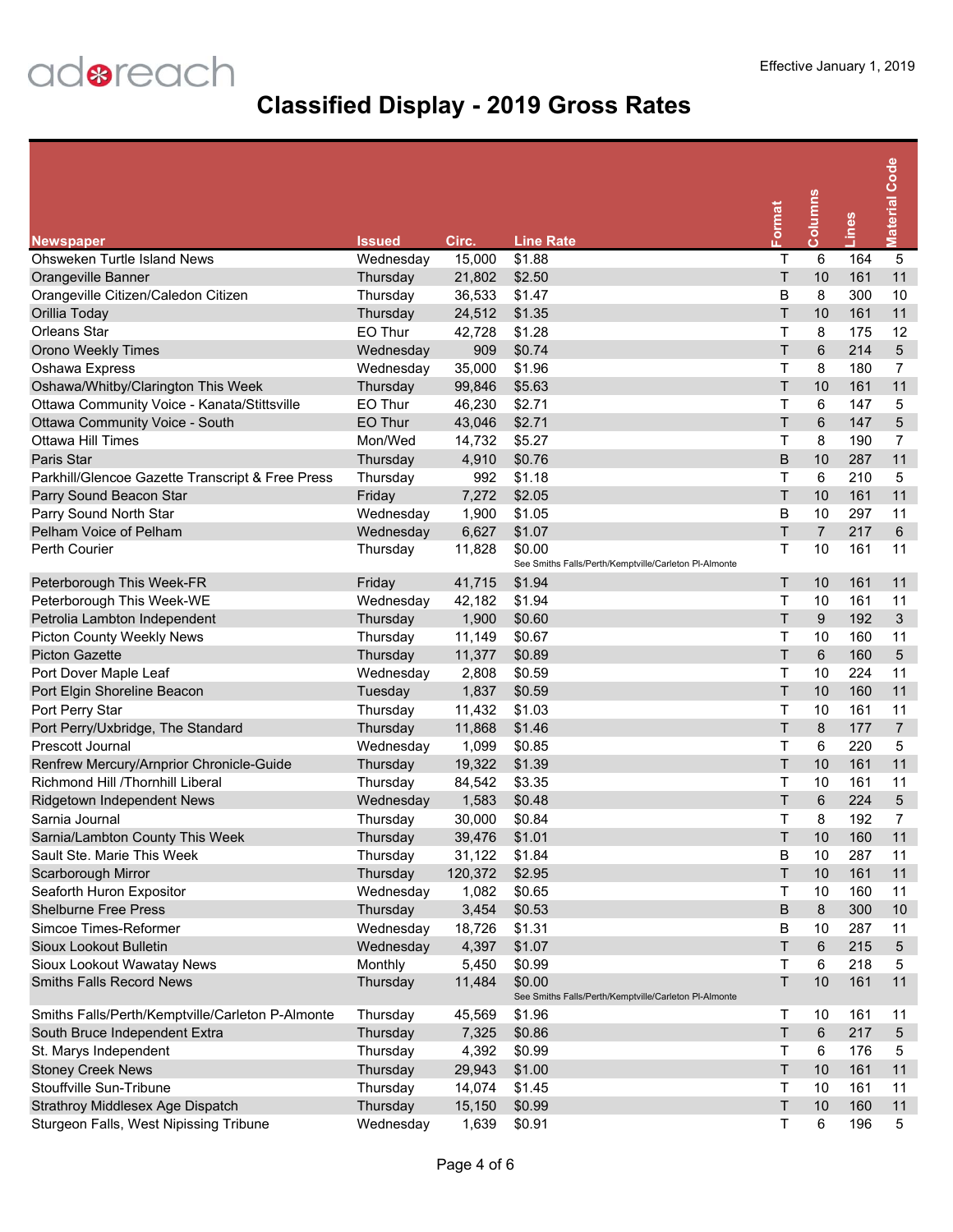| <b>Newspaper</b>                                | Issued    | Circ.  | <b>Line Rate</b>                                        | Format | Columns        | Lines | <b>Material Code</b>    |
|-------------------------------------------------|-----------|--------|---------------------------------------------------------|--------|----------------|-------|-------------------------|
| <b>Sudbury Northern Life</b>                    | Thursday  | 44,106 | \$2.56                                                  | Τ      | 8              | 196   | $\overline{7}$          |
| <b>Tavistock Gazette</b>                        | Wednesday | 1,168  | \$1.01                                                  | T      | 6              | 192   | 5                       |
| <b>Tecumseh Shoreline Week</b>                  | Friday    | 17,362 | \$0.86                                                  | B      | 6              | 287   | $\overline{5}$          |
| Terrace Bay-Schreiber News                      | Tuesday   | 291    | \$1.13                                                  | Τ      | 5              | 224   | $\overline{4}$          |
| <b>Thamesville Herald</b>                       | Wednesday | 814    | \$0.38                                                  | T      | 9              | 192   | $\mathbf{3}$            |
| Thessalon North Shore Sentinel                  | Wednesday | 1,613  | \$0.71                                                  | Τ      | 6              | 161   | 5                       |
| Thunder Bay Source                              | Thursday  | 43,170 | \$2.49                                                  | T      | 6              | 157   | 5                       |
| <b>Tilbury Times</b>                            | Tuesday   | 1,078  | \$0.86                                                  | B      | 6              | 287   | 5                       |
| <b>Tillsonburg Independent News</b>             | Wednesday | 10,355 | \$1.19                                                  | B      | 10             | 287   | 11                      |
| <b>Tillsonburg News</b>                         | Friday    | 1,173  | \$1.08                                                  | B      | 10             | 287   | 11                      |
| <b>Timmins Times</b>                            | Thursday  | 17,900 | \$1.28                                                  | T      | 10             | 160   | 11                      |
| Toronto Bloor West-Parkdale Neighbourhood Voice | Thursday  | 39,877 | \$0.95                                                  | T      | 10             | 161   | 11                      |
| Toronto Correio da Manha                        | Tue/Fri   | 17,800 | \$1.77                                                  | T      | 8              | 180   |                         |
| <b>Toronto Correo Canadiense</b>                | Thursday  | 20,000 | \$1.77                                                  | Τ      | 8              | 180   |                         |
| <b>Toronto Diversity Reporter</b>               | Wednesday | 21,308 | \$2.08                                                  | T.     | $\overline{4}$ | 220   | 9                       |
| Toronto Kanadai-Amerikai Magyarsag              | Saturday  | 1,665  | \$1.00                                                  | B      | 8              | 290   | 5                       |
| <b>Toronto Russian Express</b>                  | Friday    | 9,000  | \$0.82                                                  | T.     | 5              | 215   | $\overline{\mathbf{4}}$ |
| Toronto Salam Toronto                           | Thursday  | 7,400  | \$2.28                                                  | Τ      | 6              | 203   | 5                       |
| <b>Toronto Sunday Times</b>                     | Thursday  | 30,500 | \$0.35                                                  | B      | 8              | 294   | 5                       |
| <b>Toronto Thoi Bao</b>                         | Thursday  | 9,886  | \$0.80                                                  | Т      | 4              | 186   |                         |
| Toronto Weekly Punjabi Awaaz                    | Friday    | 9,900  | \$2.95                                                  | B      | 5              | 292   |                         |
| <b>Toronto Weekly Voice</b>                     | Friday    | 29,300 | \$3.51                                                  | B      | 5              | 292   |                         |
| <b>Trenton Trentonian</b>                       | Thursday  | 15,160 | \$0.67                                                  | T      | 10             | 160   | 11                      |
| <b>Tweed News</b>                               | Wednesday | 801    | \$0.94                                                  | B      | 6              | 294   | 2                       |
| <b>Uxbridge Cosmos</b>                          | Thursday  | 8,850  | \$0.94                                                  | T      | 5              | 189   | $\overline{4}$          |
| Uxbridge Times-Journal                          | Thursday  | 8,745  | \$1.03                                                  | Τ      | 10             | 161   | 11                      |
| Vankleek Hill Review                            | Wednesday | 3,050  | \$0.79                                                  | B      | 8              | 300   | 6                       |
| Vaughan Citizen                                 | Thursday  | 58,413 | \$0.00<br>See King Connection/Vaughan Citizen           | т      | 10             | 161   | 11                      |
| <b>Walkerton Herald Times</b>                   | Thursday  | 1,081  | \$0.90                                                  | Τ      | 10             | 161   | 11                      |
| <b>Wallaceburg Courier Press</b>                | Thursday  | 8,914  | \$0.69                                                  | Т      | 10             | 160   | 11                      |
| Wasaga/Stayner Sun                              | Thursday  | 13,239 | \$0.00<br>See Collingwood Connection/Wasaga/Stayner Sun | T.     | 10             | 161   | 11                      |
| Waterdown Flamborough Review                    | Thursday  | 14,187 | \$1.40                                                  | т      | 10             | 161   | 11                      |
| Waterloo Chronicle                              | Thursday  | 30,611 | \$1.43                                                  | T.     | 10             | 161   | 11                      |
| Wawa Algoma News Review                         | Wednesday | 532    | \$0.71                                                  | Τ      | 5              | 227   | 4                       |
| West Lorne West Elgin Chronicle                 | Thursday  | 5,647  | \$0.88                                                  | T.     | $10$           | 160   | 11                      |
| <b>Westport Review-Mirror</b>                   | Thursday  | 1,611  | \$0.81                                                  | Τ      | $\overline{7}$ | 210   | 6                       |
| <b>Wiarton Echo</b>                             | Tuesday   | 1,143  | \$0.62                                                  | T.     | $10$           | 160   | 11                      |
| <b>Winchester Press</b>                         | Wednesday | 2,727  | \$1.01                                                  | Τ      | 6              | 220   | 5                       |
| Wingham Advance Times                           | Wednesday | 735    | \$0.90                                                  | T.     | 10             | 161   | 11                      |